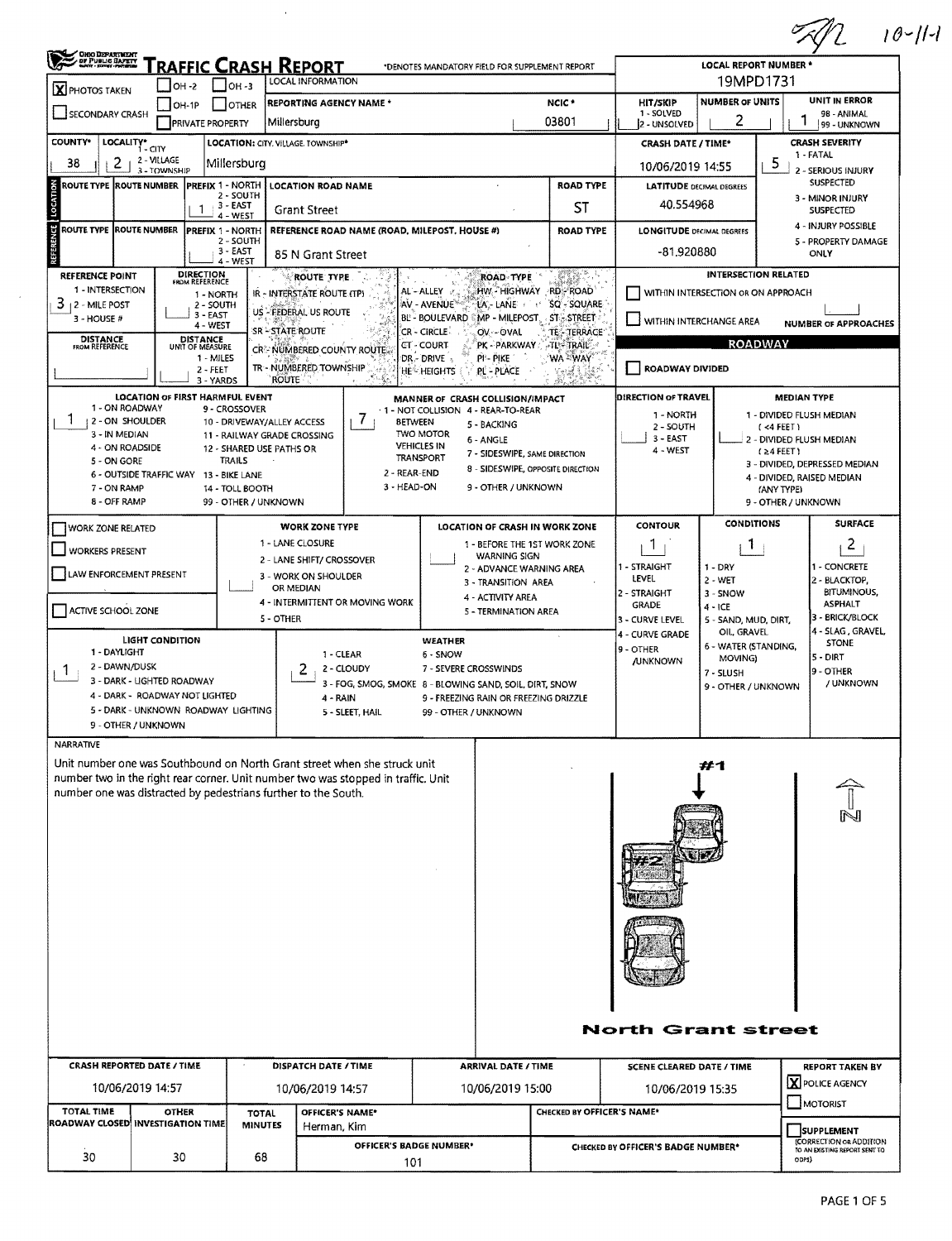|                                                                                                                                                                                                                            |                                                              |                                                               |                                                                                          |                                                                   |                                                   |                                                   |                                                                       | <b>LOCAL REPORT NUMBER</b>                             |  |  |  |  |  |
|----------------------------------------------------------------------------------------------------------------------------------------------------------------------------------------------------------------------------|--------------------------------------------------------------|---------------------------------------------------------------|------------------------------------------------------------------------------------------|-------------------------------------------------------------------|---------------------------------------------------|---------------------------------------------------|-----------------------------------------------------------------------|--------------------------------------------------------|--|--|--|--|--|
|                                                                                                                                                                                                                            | <b>CHOO DEPARTMENT</b><br>OF PUBLIC SAFETY                   |                                                               |                                                                                          |                                                                   |                                                   |                                                   |                                                                       | 19MPD1731                                              |  |  |  |  |  |
| UNIT <sub>#</sub>                                                                                                                                                                                                          | OWNER NAME: LAST, FIRST, MIDDLE (C) SAME AS DRIVERY          |                                                               |                                                                                          |                                                                   |                                                   | OWNER PHONE:INCLUDE AREA CODE (E) SAME AS DRIVERY |                                                                       | DAMAGE                                                 |  |  |  |  |  |
|                                                                                                                                                                                                                            | VAUGHN, SHARON, M                                            |                                                               | 330-763-3990                                                                             | <b>DAMAGE SCALE</b>                                               |                                                   |                                                   |                                                                       |                                                        |  |  |  |  |  |
|                                                                                                                                                                                                                            | OWNER ADDRESS: STREET, CITY, STATE, ZIP( D SAME AS DRIVER)   | $1 - NONE$                                                    | 3 - FUNCTIONAL DAMAGE<br>4 - DISABLING DAMAGE                                            |                                                                   |                                                   |                                                   |                                                                       |                                                        |  |  |  |  |  |
|                                                                                                                                                                                                                            | 9260 TR304, MILLERSBURG, OH, 44654                           |                                                               |                                                                                          | 2 - MINOR DAMAGE                                                  | 9 - UNKNOWN                                       |                                                   |                                                                       |                                                        |  |  |  |  |  |
|                                                                                                                                                                                                                            | COMMERCIAL CARRIER; NAME, ADDRESS, CITY, STATE, ZIP          |                                                               |                                                                                          |                                                                   |                                                   | COMMERCIAL CARRIER PHONE: INCLUDE AREA CODE       |                                                                       | <b>DAMAGED AREA(S)</b>                                 |  |  |  |  |  |
|                                                                                                                                                                                                                            | LP STATE   LICENSE PLATE #                                   |                                                               | <b>VEHICLE IDENTIFICATION #</b>                                                          |                                                                   | <b>VEHICLE YEAR</b>                               | <b>VEHICLE MAKE</b>                               |                                                                       | INDICATE ALL THAT APPLY                                |  |  |  |  |  |
| OH                                                                                                                                                                                                                         | ETP6728                                                      |                                                               | 3FAHPOJA5AR354805                                                                        |                                                                   | 2010                                              | FORD                                              |                                                                       |                                                        |  |  |  |  |  |
| <b>X</b> INSURANCE                                                                                                                                                                                                         | <b>INSURANCE COMPANY</b>                                     |                                                               | <b>INSURANCE POLICY #</b>                                                                |                                                                   | <b>COLOR</b>                                      | <b>VEHICLE MODEL</b>                              |                                                                       |                                                        |  |  |  |  |  |
|                                                                                                                                                                                                                            | MOTORIST MUTUAL                                              |                                                               | 3650-06-226638-01A                                                                       |                                                                   | SIL                                               | <b>FUSION</b>                                     |                                                                       |                                                        |  |  |  |  |  |
| COMMERCIAL                                                                                                                                                                                                                 | <b>TYPE OF USE</b><br>GOVERNMENT                             | IN EMERGENCY                                                  | US DOT#                                                                                  |                                                                   | TOWED BY: COMPANY NAME<br><b>FINNEYS TOWING</b>   |                                                   |                                                                       |                                                        |  |  |  |  |  |
| <b>INTERLOCK</b>                                                                                                                                                                                                           |                                                              | <b>RESPONSE</b><br># OCCUPANTS                                | VEHICLE WEIGHT GVWR/GCWR                                                                 |                                                                   |                                                   | <b>HAZARDOUS MATERIAL</b>                         |                                                                       |                                                        |  |  |  |  |  |
| DEVICE                                                                                                                                                                                                                     | HIT/SKIP UNIT                                                |                                                               | $1 - 510K$ LBS.<br>2 - 10,001 - 26K LBS.                                                 | <b>IMATERIAL</b><br>CLASS <sup>#</sup><br>PLACARD ID#<br>RELEASED |                                                   |                                                   |                                                                       |                                                        |  |  |  |  |  |
| <b>EQUIPPED</b><br>PLACARD<br>$3 - 26K$ LBS.                                                                                                                                                                               |                                                              |                                                               |                                                                                          |                                                                   |                                                   |                                                   |                                                                       |                                                        |  |  |  |  |  |
|                                                                                                                                                                                                                            | 1 - PASSENGER CAR<br>2 - PASSENGER VAN                       | 6 - VAN (9-15 SEATS)<br>7 - MOTORCYCLE 2-WHEELED              | 12 - GOLF CART<br>13 - SNOWMOBILE                                                        |                                                                   | 18 - LIMO (LIVERY VEHICLE)                        | 23 - PEDESTRIAN/SKATER                            |                                                                       | 12                                                     |  |  |  |  |  |
| 24 - WHEELCHAIR (ANY TYPE)<br>19 - BUS (16+ PASSENGERS)<br>(MINIVAN)<br>8 - MOTORCYCLE 3-WHEELED<br>14 - SINGLE UNIT<br>20 - OTHER VEHICLE<br>25 - OTHER NON-MOTORIST<br>10<br>UNIT TYPE 3 - SPORT UTILITY<br><b>TRUCK</b> |                                                              |                                                               |                                                                                          |                                                                   |                                                   |                                                   |                                                                       |                                                        |  |  |  |  |  |
|                                                                                                                                                                                                                            | VEHICLE                                                      | 9 - AUTOCYCLE<br>10 - MOPED OR MOTORIZED                      | 15 - SEMI-TRACTOR                                                                        |                                                                   | 21 - HEAVY EQUIPMENT                              | 26 - BICYCLE<br>27 - TRAIN                        |                                                                       |                                                        |  |  |  |  |  |
|                                                                                                                                                                                                                            | 4 - PICK UP<br>5 - CARGO VAN                                 | BICYCLE<br>11 - ALL TERRAIN VEHICLE                           | 16 - FARM EQUIPMENT<br>17 - MOTORHOME                                                    |                                                                   | 22 - ANIMAL WITH RIDER OR<br>ANIMAL-DRAWN VEHICLE | 99 - UNKNOWN OR HIT/SKIP                          |                                                                       |                                                        |  |  |  |  |  |
|                                                                                                                                                                                                                            | (ATV/UTV)<br># OF TRAILING UNITS                             |                                                               |                                                                                          |                                                                   |                                                   |                                                   |                                                                       |                                                        |  |  |  |  |  |
| <b>AEHICTE</b>                                                                                                                                                                                                             | WAS VEHICLE OPERATING IN AUTONOMOUS                          |                                                               |                                                                                          |                                                                   |                                                   |                                                   |                                                                       |                                                        |  |  |  |  |  |
|                                                                                                                                                                                                                            | MODE WHEN CRASH OCCURRED?                                    | 0                                                             | 0 - NO AUTOMATION<br>1 - DRIVER ASSISTANCE                                               |                                                                   | 3 - CONDITIONAL AUTOMATION 9 - UNKNOWN            |                                                   |                                                                       |                                                        |  |  |  |  |  |
| 4                                                                                                                                                                                                                          |                                                              |                                                               | 1 - YES 2 - NO 9 - OTHER / UNKNOWN AUTONOMOUS 2 - PARTIAL AUTOMATION 5 - FULL AUTOMATION |                                                                   | 4 - HIGH AUTOMATION                               |                                                   |                                                                       |                                                        |  |  |  |  |  |
|                                                                                                                                                                                                                            |                                                              | MODE LEVEL                                                    |                                                                                          |                                                                   |                                                   |                                                   |                                                                       |                                                        |  |  |  |  |  |
|                                                                                                                                                                                                                            | 1 - NONE<br>$2 - TAXI$                                       | 6 - BUS - CHARTER/TOUR<br>7 - BUS - INTERCITY                 | $11 - FIRE$<br>12 - MILITARY                                                             | 16 - FARM                                                         | 17 - MOWING                                       | 21 - MAIL CARRIER<br>99 - OTHER / UNKNOWN         |                                                                       |                                                        |  |  |  |  |  |
|                                                                                                                                                                                                                            | - ELECTRONIC RIDE<br><b>SHARING</b>                          | 8 - BUS - SHUTTLE                                             | 13 - POLICE                                                                              |                                                                   | 18 - SNOW REMOVAL                                 |                                                   |                                                                       |                                                        |  |  |  |  |  |
| <b>SPECIAL</b>                                                                                                                                                                                                             | <b>FUNCTION 4 - SCHOOL TRANSPORT</b>                         | 9 - BUS - OTHER<br>10 - AMBULANCE                             | 14 - PUBLIC UTILITY<br>15 - CONSTRUCTION EQUIP. 20 - SAFETY SERVICE                      |                                                                   | 19 - TOWING                                       |                                                   |                                                                       |                                                        |  |  |  |  |  |
|                                                                                                                                                                                                                            | 5 - BUS - TRANSIT/COMMUTER                                   |                                                               |                                                                                          |                                                                   | PATROL                                            |                                                   |                                                                       | 12                                                     |  |  |  |  |  |
|                                                                                                                                                                                                                            | 1 - NO CARGO BODY TYPE<br>/ NOT APPLICABLE                   | 4 - LOGGING<br>S - INTERMODAL                                 | 7 - GRAIN/CHIPS/GRAVEL                                                                   | 11 - DUMP                                                         |                                                   | 99 - OTHER / UNKNOWN                              |                                                                       |                                                        |  |  |  |  |  |
| CARGO                                                                                                                                                                                                                      | $2 - BUS$                                                    | <b>CONTAINER CHASSIS</b>                                      | B - POLE<br>9 - CARGO TANK                                                               |                                                                   | 12 - CONCRETE MIXER<br>13 - AUTO TRANSPORTER      |                                                   |                                                                       | ۹                                                      |  |  |  |  |  |
| BODY<br><b>TYPE</b>                                                                                                                                                                                                        | 3 - VEHICLE TOWING<br>ANOTHER MOTOR VEHICLE                  | 6 - CARGOVAN<br>/ENCLOSED BOX                                 | 10 - FLAT 8ED                                                                            |                                                                   | 14 - GARBAGE/REFUSE                               |                                                   |                                                                       |                                                        |  |  |  |  |  |
|                                                                                                                                                                                                                            | 1 - TURN SIGNALS                                             | 4 - BRAKES                                                    | 7 - WORN OR SLICK TIRES                                                                  |                                                                   | 9 - MOTOR TROUBLE                                 | 99 - OTHER / UNKNOWN                              |                                                                       |                                                        |  |  |  |  |  |
| <b>VEHICLE</b>                                                                                                                                                                                                             | 2 - HEAD LAMPS<br>3 - TAIL LAMPS                             | 5 - STEERING<br><b>6 - TIRE BLOWOUT</b>                       | 8 - TRAILER EQUIPMENT<br>DEFECTIVE                                                       |                                                                   | 10 - DISABLED FROM PRIOR<br><b>ACCIDENT</b>       |                                                   |                                                                       |                                                        |  |  |  |  |  |
| <b>DEFECTS</b>                                                                                                                                                                                                             |                                                              |                                                               |                                                                                          |                                                                   |                                                   |                                                   | $\Box$ - NO DAMAGE [ 0 ]                                              | $\Box$ - UNDERCARRIAGE [ 14 ]                          |  |  |  |  |  |
|                                                                                                                                                                                                                            | 1 - INTERSECTION -<br>MARKED CROSSWALK                       | 4 - MIDBLOCK -<br>MARKED CROSSWALK                            | 7 - SHOULDER/ROADSIDE                                                                    |                                                                   | 10 - DRIVEWAY ACCESS                              | 99 - OTHER / UNKNOWN                              | $\Box$ TOP[13]                                                        | $\Box$ - ALL AREAS [ 15 ]                              |  |  |  |  |  |
| NON-                                                                                                                                                                                                                       | 2 - INTERSECTION -                                           | 5 - TRAVEL LANE -                                             | 8 - SIDEWALK<br>9 - MEDIAN/CROSSING                                                      |                                                                   | 11 - SHARED USE PATHS<br>OR TRAILS                |                                                   | $\Box$ - UNIT NOT AT SCENE [16]                                       |                                                        |  |  |  |  |  |
| MOTORIST<br>LOCATION                                                                                                                                                                                                       | <b>UNMARKED CROSSWALK</b><br>3 - INTERSECTION - OTHER        | OTHER LOCATION<br>6 - BICYCLE LANE                            | ISLAND                                                                                   |                                                                   | 12 - FIRST RESPONDER<br>AT INCIDENT SCENE         |                                                   |                                                                       |                                                        |  |  |  |  |  |
|                                                                                                                                                                                                                            | 1 - NON-CONTACT                                              | 1 - STRAIGHT AHEAD                                            | 9 - LEAVING TRAFFIC                                                                      |                                                                   | 15 - WALKING, RUNNING,                            | 21 - STANDING OUTSIDE                             |                                                                       | <b>INITIAL POINT OF CONTACT</b>                        |  |  |  |  |  |
| 3                                                                                                                                                                                                                          | 2 - NON-COLLISION                                            | 2 - BACKING<br>3 - CHANGING LANES                             | LANE<br>10 - PARKED                                                                      |                                                                   | JOGGING, PLAYING<br>16 - WORKING                  | DISABLED VEHICLE<br>99 - OTHER / UNKNOWN          | 0 - NO DAMAGE                                                         | 14 - UNDERCARRIAGE                                     |  |  |  |  |  |
|                                                                                                                                                                                                                            | 3 - STRIKING                                                 | 4 - OVERTAKING/PASSING<br>PRE-CRASH 5 - MAKING RIGHT TURN     | 11 - SLOWING OR STOPPED<br>IN TRAFFIC                                                    |                                                                   | 17 - PUSHING VEHICLE<br>18 - APPROACHING OR       |                                                   | 1<br>1-12 - REFER TO UNIT 15 - VEHICLE NOT AT SCENE<br><b>DIAGRAM</b> |                                                        |  |  |  |  |  |
| ACTION                                                                                                                                                                                                                     | 4 - STRUCK<br>5 - BOTH STRIKING                              | <b>ACTIONS 6 - MAKING LEFT TURN</b><br>7 - MAKING U-TURN      | 12 - DRIVERLESS                                                                          |                                                                   | LEAVING VEHICLE                                   |                                                   | $13 - TOP$                                                            | 99 - UNKNOWN                                           |  |  |  |  |  |
|                                                                                                                                                                                                                            | <b>&amp; STRUCK</b>                                          | 8 - ENTERING TRAFFIC                                          | 13 - NEGOTIATING A CURVE<br>14 - ENTERING OR CROSSING 20 - OTHER NON-MOTORIST            |                                                                   | 19 - STANDING                                     |                                                   |                                                                       |                                                        |  |  |  |  |  |
|                                                                                                                                                                                                                            | 9 - OTHER / UNKNOWN<br>1 - NONE                              | LANE                                                          | SPECIFIED LOCATION<br>8 - FOLLOWING TOO CLOSE 13 - IMPROPER START FROM                   |                                                                   | 18 - OPERATING DEFECTIVE                          | 23 - OPENING DOOR INTO                            |                                                                       | TRAFFIC                                                |  |  |  |  |  |
|                                                                                                                                                                                                                            | 2 - FAILURE TO YIELD                                         | /ACDA                                                         | A PARKED POSITION                                                                        |                                                                   | EQUIPMENT                                         | ROADWAY                                           | <b>TRAFFICWAY FLOW</b><br>1 - ONE-WAY                                 | TRAFFIC CONTROL<br>1 - ROUNDABOUT 4 - STOP SIGN        |  |  |  |  |  |
| 8                                                                                                                                                                                                                          | 3 - RAN RED LIGHT<br>4 - RAN STOP SIGN                       | 9 - IMPROPER LANE<br>CHANGE                                   | 14 - STOPPED OR PARKED<br>ILLEGALLY                                                      |                                                                   | 19 - LOAD SHIFTING<br>/FALLING/SPILLING           | 99 - OTHER IMPROPER<br><b>ACTION</b>              | 2 - TWO-WAY<br>2                                                      | 2 - SIGNAL<br>5 - YILLD SIGN<br>6                      |  |  |  |  |  |
|                                                                                                                                                                                                                            | 5 - UNSAFE SPEED<br>CONTRIBUTING 6 - IMPROPER TURN           | 10 - IMPROPER PASSING<br>11 - DROVE OFF ROAD                  | 15 - SWERVING TO AVOID<br>16 - WRONG WAY                                                 |                                                                   | 20 - IMPROPER CROSSING<br>21 - LYING IN ROADWAY   |                                                   |                                                                       | 3 - FLASHER<br>6 - NO CONTROL                          |  |  |  |  |  |
| VENTS <sub>(S)</sub>                                                                                                                                                                                                       | CIRCUMSTANCES <sub>7</sub> - LEFT OF CENTER                  | 12 - IMPROPER BACKING                                         | 17 - VISION OBSTRUCTION                                                                  |                                                                   | 22 - NOT DISCERNIBLE                              |                                                   | # OF THROUGH LANES                                                    | <b>RAIL GRADE CROSSING</b>                             |  |  |  |  |  |
| <b>SEQUENCE OF EVENTS</b>                                                                                                                                                                                                  |                                                              |                                                               |                                                                                          |                                                                   |                                                   |                                                   | ON ROAD                                                               | 1 - NOT INVLOVED<br>2 - INVOLVED-ACTIVE CROSSING       |  |  |  |  |  |
|                                                                                                                                                                                                                            |                                                              |                                                               | $\sim$ EVENTS                                                                            |                                                                   |                                                   |                                                   | $\mathbf{2}$                                                          | 3 - INVOLVED-PASSIVE CROSSING                          |  |  |  |  |  |
| 20                                                                                                                                                                                                                         | 1 - OVERTURN/ROLLOVER<br>2 - FIRE/EXPLOSION                  | 7 - SEPARATION OF UNITS<br><b>8 - RAN OFF ROAD RIGHT</b>      | 12 - DOWNHILL RUNAWAY<br>13 - OTHER NON-COLLISION 20 - MOTOR VEHICLE IN                  |                                                                   | 19 - ANIMAL - OTHER                               | 23 - STRUCK BY FALLING,<br>SHIFTING CARGO OR      |                                                                       | UNIT / NON-MOTORIST DIRECTION                          |  |  |  |  |  |
|                                                                                                                                                                                                                            | 3 - IMMERSION<br>4 - JACKKNIFE                               | 9 - RAN OFF ROAD LEFT<br>10 - CROSS MEDIAN                    | 14 - PEDESTRIAN<br>15 - PEDALCYCLE                                                       |                                                                   | <b>TRANSPORT</b><br>21 - PARKED MOTOR             | ANYTHING SET IN<br><b>MOTION BY A MOTOR</b>       |                                                                       | 1 - NORTH<br>5 - NORTHEAST                             |  |  |  |  |  |
|                                                                                                                                                                                                                            | 5 - CARGO / EQUIPMENT<br>LOSS OR SHIFT                       | 11 - CROSS CENTERLINE -<br>OPPOSITE DIRECTION                 | 16 - RAILWAY VEHICLE<br>17 - ANIMAL - FARM                                               |                                                                   | VEHICLE<br>22 - WORK ZONE                         | VEHICLE<br>24 - OTHER MOVABLE                     |                                                                       | 2 - SOUTH<br>6 - NORTHWEST                             |  |  |  |  |  |
|                                                                                                                                                                                                                            | 6 - EQUIPMENT FAILURE                                        | OF TRAVEL                                                     | 18 - ANIMAL - DEER                                                                       |                                                                   | <b>MAINTENANCE</b><br>EQUIPMENT                   | OBJECT                                            | $\tau_0$ 2<br>$\mathbf{I}$<br><b>FROM</b>                             | 3 - EAST<br>7 - SOUTHEAST<br>4 - WEST<br>8 - SOUTHWEST |  |  |  |  |  |
| 9 - OTHER / UNKNOWN<br><b>LEARLE COLLISION WITH FIXED OBJECT - STRUCK.</b><br>$  -$                                                                                                                                        |                                                              |                                                               |                                                                                          |                                                                   |                                                   |                                                   |                                                                       |                                                        |  |  |  |  |  |
|                                                                                                                                                                                                                            | 25 - IMPACT ATTENUATOR 31 - GUARDRAIL END<br>/ CRASH CUSHION | 32 - PORTABLE BARRIER                                         | 38 - OVERHEAD SIGN POST<br>39 - LIGHT / LUMINARIES                                       | 46 - FENCE                                                        | 45 - EMBANKMENT                                   | 52 - BUILDING<br>53 - TUNNEL                      | UNIT SPEED                                                            | DETECTED SPEED                                         |  |  |  |  |  |
|                                                                                                                                                                                                                            | 26 - 8RIDGE OVERHEAD<br><b>STRUCTURE</b>                     | 33 - MEDIAN CABLE BARRIER<br>34 - MEDIAN GUARDRAIL            | <b>SUPPORT</b><br>40 - UTILITY POLE                                                      | 4B-TREE                                                           | 47 MAILBOX                                        | 54 - OTHER FIXED<br>OBJECT                        |                                                                       |                                                        |  |  |  |  |  |
|                                                                                                                                                                                                                            | 27 - BRIDGE PIER OR<br>ABUTMENT                              | BARRIER                                                       | 41 - OTHER POST, POLE<br>OR SUPPORT                                                      |                                                                   | 49 - FIRE HYDRANT<br>50 - WORK ZONE               | 99 - OTHER / UNKNOWN                              | 5                                                                     | 1 - STATED / ESTIMATED SPEED                           |  |  |  |  |  |
|                                                                                                                                                                                                                            | 28 - BRIDGE PARAPET                                          | 35 - MEDIAN CONCRETE<br><b>BARRIER</b>                        | 42 - CULVERT                                                                             |                                                                   | MAINTENANCE<br><b>EQUIPMENT</b>                   |                                                   |                                                                       | 2 - CALCULATED / EDR                                   |  |  |  |  |  |
|                                                                                                                                                                                                                            | 29 - BRIDGE RAIL<br>30 - GUARDRAIL FACE                      | 36 - MEDIAN OTHER BARRIER 43 - CURS<br>37 - TRAFFIC SIGN POST |                                                                                          | <b>POSTED SPEED</b><br>3 - UNDETERMINED                           |                                                   |                                                   |                                                                       |                                                        |  |  |  |  |  |
|                                                                                                                                                                                                                            | FIRST HARMFUL EVENT                                          |                                                               | <b>MOST HARMFUL EVENT</b>                                                                |                                                                   |                                                   |                                                   | 25                                                                    |                                                        |  |  |  |  |  |

l,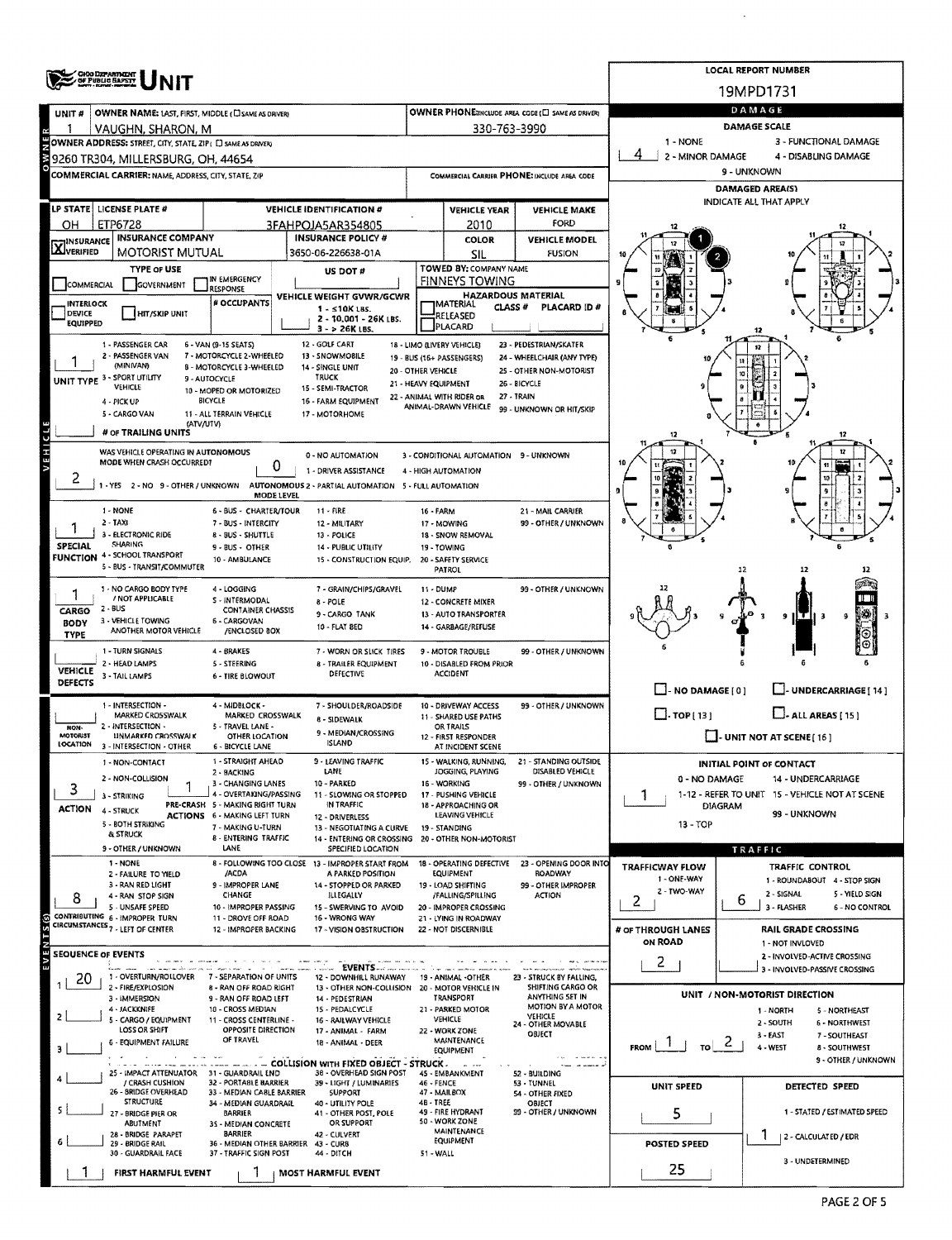|                                                                                             | <b>CHOO DEPARTMENT</b>                                                                   |                                                           | <b>LOCAL REPORT NUMBER</b>                                                               |                                                                              |                                                               |                                                      |                                                                       |                                                        |  |  |  |  |  |
|---------------------------------------------------------------------------------------------|------------------------------------------------------------------------------------------|-----------------------------------------------------------|------------------------------------------------------------------------------------------|------------------------------------------------------------------------------|---------------------------------------------------------------|------------------------------------------------------|-----------------------------------------------------------------------|--------------------------------------------------------|--|--|--|--|--|
|                                                                                             |                                                                                          |                                                           |                                                                                          |                                                                              |                                                               |                                                      |                                                                       | 19MPD1731                                              |  |  |  |  |  |
| UNIT#                                                                                       | OWNER NAME: LAST, FIRST, MIDDLE (E) SAME AS DRIVERY                                      |                                                           | OWNER PHONE:INCLUDE AREA CODE ( ESAME AS DRIVER)                                         | DAMAGE                                                                       |                                                               |                                                      |                                                                       |                                                        |  |  |  |  |  |
| 2                                                                                           | CORMAC, IRWIN, R                                                                         |                                                           | 330-231-1387                                                                             | DAMAGE SCALE                                                                 |                                                               |                                                      |                                                                       |                                                        |  |  |  |  |  |
|                                                                                             | OWNER ADDRESS: STREET, CITY, STATE, ZIP ( C) SAME AS DRIVER)                             |                                                           | 1 - NONE<br>2 - MINOR DAMAGE                                                             | 3 - FUNCTIONAL DAMAGE<br>4 - DISABLING DAMAGE                                |                                                               |                                                      |                                                                       |                                                        |  |  |  |  |  |
|                                                                                             | 5068 CR51, BIG PRAIRIE, OH, 44611<br>COMMERCIAL CARRIER: NAME, ADDRESS, CITY, STATE, ZIP |                                                           | 9 - UNKNOWN                                                                              |                                                                              |                                                               |                                                      |                                                                       |                                                        |  |  |  |  |  |
|                                                                                             |                                                                                          |                                                           |                                                                                          | <b>DAMAGED AREAIS)</b>                                                       |                                                               |                                                      |                                                                       |                                                        |  |  |  |  |  |
|                                                                                             | LP STATE LICENSE PLATE #                                                                 |                                                           | <b>VEHICLE IDENTIFICATION #</b>                                                          |                                                                              | <b>VEHICLE YEAR</b>                                           | <b>VEHICLE MAKE</b>                                  |                                                                       | INDICATE ALL THAT APPLY                                |  |  |  |  |  |
| OH                                                                                          | <b>HCH5546</b>                                                                           |                                                           | 5J6RM4H30EL078747                                                                        |                                                                              | 2014                                                          | <b>HONDA</b>                                         |                                                                       |                                                        |  |  |  |  |  |
| <b>X</b> INSURANCE                                                                          | <b>INSURANCE COMPANY</b>                                                                 |                                                           | <b>INSURANCE POLICY #</b>                                                                |                                                                              | COLOR                                                         | <b>VEHICLE MODEL</b>                                 |                                                                       |                                                        |  |  |  |  |  |
|                                                                                             | <b>NATIONWIDE</b>                                                                        |                                                           | 9234J220816                                                                              |                                                                              | RED<br>TOWED BY: COMPANY NAME                                 | CR-V                                                 |                                                                       |                                                        |  |  |  |  |  |
| <b>COMMERCIAL</b>                                                                           | <b>TYPE OF USE</b><br><b>GOVERNMENT</b>                                                  | IN EMERGENCY                                              | US DOT #                                                                                 |                                                                              |                                                               |                                                      | ю                                                                     |                                                        |  |  |  |  |  |
| <b>INTERLOCK</b>                                                                            |                                                                                          | <b>RESPONSE</b><br># OCCUPANTS                            | VEHICLE WEIGHT GVWR/GCWR                                                                 |                                                                              | IMATERIAL                                                     | <b>HAZARDOUS MATERIAL</b>                            |                                                                       |                                                        |  |  |  |  |  |
| <b>DEVICE</b><br><b>EQUIPPED</b>                                                            | <b>HIT/SKIP UNIT</b>                                                                     | 1 - ≤10K LBS.<br>2 - 10.001 - 26K LBS.                    |                                                                                          |                                                                              | <b>CLASS#</b><br>RELEASED                                     | PLACARD ID#                                          | 8                                                                     |                                                        |  |  |  |  |  |
| PLACARD<br>3 - > 26K LBS.<br>12                                                             |                                                                                          |                                                           |                                                                                          |                                                                              |                                                               |                                                      |                                                                       |                                                        |  |  |  |  |  |
|                                                                                             | 1 - PASSENGER CAR<br>2 - PASSENGER VAN                                                   | 6 - VAN (9-15 SEATS)<br>7 - MOTORCYCLE 2-WHEELED          | 12 GOLF CART<br>13 - SNOWMOBILE                                                          |                                                                              | 18 - LIMO (LIVERY VEHICLE)<br>19 - BUS (16+ PASSENGERS)       | 23 - PEDESTRIAN/SKATER<br>24 - WHEELCHAIR (ANY TYPE) |                                                                       | 12                                                     |  |  |  |  |  |
| 3                                                                                           | (MINNAN)<br>UNIT TYPE 3 - SPORT UTILITY                                                  | 8 - MOTORCYCLE 3 - WHEELED<br>9 - AUTOCYCLE               | 14 - SINGLE UNIT<br>TRUCK                                                                | 20 - OTHER VEHICLE                                                           |                                                               | 25 - OTHER NON-MOTORIST                              |                                                                       | 10                                                     |  |  |  |  |  |
|                                                                                             | VEHICLE                                                                                  | 10 - MOPED OR MOTORIZED                                   | <b>15 - SEMI-TRACTOR</b>                                                                 | 21 - HEAVY EQUIPMENT                                                         | 22 - ANIMAL WITH RIDER OR                                     | 26 - BICYCLE<br>27 - TRAIN                           |                                                                       |                                                        |  |  |  |  |  |
|                                                                                             | 4 - PICK UP<br>5 - CARGO VAN                                                             | BICYCLE<br>11 - ALL TERRAIN VEHICLE                       | 16 - FARM EQUIPMENT<br>17 - MOTORHOME                                                    |                                                                              | ANIMAL-DRAWN VEHICLE                                          | 99 - UNKNOWN OR HIT/SKIP                             |                                                                       |                                                        |  |  |  |  |  |
|                                                                                             | <b>IATVAUTVI</b><br># OF TRAILING UNITS                                                  |                                                           |                                                                                          |                                                                              |                                                               |                                                      |                                                                       |                                                        |  |  |  |  |  |
| леністе                                                                                     | WAS VEHICLE OPERATING IN AUTONOMOUS                                                      |                                                           |                                                                                          |                                                                              |                                                               |                                                      |                                                                       |                                                        |  |  |  |  |  |
|                                                                                             | MODE WHEN CRASH OCCURRED?                                                                | 0                                                         | 0 - NO AUTOMATION<br>1 - DRIVER ASSISTANCE                                               |                                                                              | 3 - CONDITIONAL AUTOMATION 9 - UNKNOWN<br>4 - HIGH AUTOMATION |                                                      |                                                                       |                                                        |  |  |  |  |  |
| ۷                                                                                           |                                                                                          |                                                           | 1 - YES 2 - NO 9 - OTHER / UNKNOWN AUTONOMOUS 2 - PARTIAL AUTOMATION 5 - FULL AUTOMATION |                                                                              |                                                               |                                                      |                                                                       |                                                        |  |  |  |  |  |
|                                                                                             |                                                                                          | MODE LEVEL                                                |                                                                                          |                                                                              |                                                               |                                                      |                                                                       |                                                        |  |  |  |  |  |
|                                                                                             | 1 - NONE<br>$2 - TAXi$                                                                   | 6 - BUS - CHARTER/TOUR<br>7 - BUS - INTERCITY             | 11 - FIRE<br>12 - MILITARY                                                               | <b>16 - FARM</b>                                                             | 17 - MOWING                                                   | 21 - MAIL CARRIER<br>99 - OTHER / UNKNOWN            |                                                                       |                                                        |  |  |  |  |  |
|                                                                                             | 3 - ELECTRONIC RIDE<br>SHARING                                                           | 8 - BUS - SHUTTLE                                         | 13 - POLICE                                                                              |                                                                              | 18 - SNOW REMOVAL                                             |                                                      |                                                                       |                                                        |  |  |  |  |  |
| <b>SPECIAL</b><br><b>FUNCTION</b>                                                           | 4 - SCHOOL TRANSPORT                                                                     | 9 - BUS - OTHER<br>10 - AMBULANCE                         | 14 - PUBLIC UTILITY<br>15 - CONSTRUCTION EQUIP.                                          | 19 - TOWING<br><b>20 - SAFETY SERVICE</b>                                    |                                                               |                                                      |                                                                       |                                                        |  |  |  |  |  |
|                                                                                             | 5 - BUS - TRANSIT/COMMUTER                                                               |                                                           |                                                                                          |                                                                              | <b>PATROL</b>                                                 |                                                      |                                                                       | 12                                                     |  |  |  |  |  |
|                                                                                             | 1 - NO CARGO BODY TYPE<br>/ NOT APPLICABLE                                               | 4 - LOGGING                                               | 7 - GRAIN/CHIPS/GRAVEL                                                                   | 11 - DUMP                                                                    |                                                               | 99 - OTHER / UNKNOWN                                 |                                                                       |                                                        |  |  |  |  |  |
| CARGO                                                                                       | $2 - BUS$                                                                                | 5 - INTERMODAL<br><b>CONTAINER CHASSIS</b>                | 8 - POLE<br>9 - CARGO TANK                                                               |                                                                              | 12 - CONCRETE MIXER<br>13 - AUTO TRANSPORTER                  |                                                      |                                                                       | ÆЕ<br>9                                                |  |  |  |  |  |
| <b>BODY</b><br><b>TYPE</b>                                                                  | 3 - VEHICLE TOWING<br>ANOTHER MOTOR VEHICLE                                              | 6 - CARGOVAN<br>/ENCLOSED BOX                             | 10 - FLAT BED                                                                            |                                                                              | 14 - GARBAGE/REFUSE                                           |                                                      |                                                                       |                                                        |  |  |  |  |  |
|                                                                                             | 1 - TURN SIGNALS                                                                         | 4 - BRAKES                                                | 7 - WORN OR SLICK TIRES                                                                  |                                                                              | 9 - MOTOR TROUBLE                                             | 99 - OTHER / UNKNOWN                                 |                                                                       |                                                        |  |  |  |  |  |
| <b>VEHICLE</b>                                                                              | 2 - HEAD LAMPS<br>3 - TAIL LAMPS                                                         | <b>S-STEERING</b><br><b>6 - TIRE BLOWOUT</b>              | <b>B - TRAILER EQUIPMENT</b><br>DEFECTIVE                                                |                                                                              | 10 - DISABLED FROM PRIOR<br><b>ACCIDENT</b>                   |                                                      |                                                                       |                                                        |  |  |  |  |  |
| <b>DEFECTS</b>                                                                              |                                                                                          |                                                           |                                                                                          |                                                                              |                                                               |                                                      | $\Box$ - NO DAMAGE $(0)$                                              | U-UNDERCARRIAGE [ 14 ]                                 |  |  |  |  |  |
|                                                                                             | 1 - INTERSECTION -                                                                       | 4 - MIDBLOCK -<br>MARKED CROSSWALK                        | 7 - SHOULDER/ROADSIDE                                                                    |                                                                              | 10 - DRIVEWAY ACCESS                                          | 99 - OTHER / UNKNOWN                                 | $\Box$ -TOP[13]                                                       | $\Box$ - ALL AREAS (15)                                |  |  |  |  |  |
| NON-                                                                                        | MARKED CROSSWALK<br>2 - INTERSECTION -                                                   | 5 - TRAVEL LANE -                                         | 8 - SIDEWALK<br>9 - MEDIAN/CROSSING                                                      |                                                                              | 11 - SHARED USE PATHS<br>OR TRAILS                            |                                                      |                                                                       |                                                        |  |  |  |  |  |
| MOTORIST<br><b>LOCATION</b>                                                                 | UNMARKED CROSSWALK<br>3 - INTERSECTION - OTHER                                           | OTHER LOCATION<br><b>6 - BICYCLE LANE</b>                 | ISLAND                                                                                   |                                                                              | 12 - FIRST RESPONDER<br>AT INCIDENT SCENE                     |                                                      | $\Box$ - UNIT NOT AT SCENE [16]                                       |                                                        |  |  |  |  |  |
|                                                                                             | 1 - NON-CONTACT                                                                          | 1 - STRAIGHT AHEAD                                        | 9 - LEAVING TRAFFIC<br>LANE                                                              |                                                                              | 15 - WALKING, RUNNING,                                        | 21 - STANDING OUTSIDE                                | <b>INITIAL POINT OF CONTACT</b>                                       |                                                        |  |  |  |  |  |
|                                                                                             | 2 - NON-COLLISION<br>11                                                                  | 2 - BACKING<br>3 - CHANGING LANES                         | 10 - PARKED                                                                              | JOGGING, PLAYING<br>DISABLED VEHICLE<br>16 - WORKING<br>99 - OTHER / UNKNOWN |                                                               |                                                      | 0 - NO DAMAGE                                                         | 14 - UNDERCARRIAGE                                     |  |  |  |  |  |
| <b>ACTION</b>                                                                               | 3 - STRIKING                                                                             | 4 - OVERTAKING/PASSING<br>PRE-CRASH 5 - MAKING RIGHT TURN | 11 - SLOWING OR STOPPED<br>IN TRAFFIC                                                    |                                                                              | 17 - PUSHING VEHICLE<br>18 - APPROACHING OR                   |                                                      | 7<br>1-12 - REFER TO UNIT 15 - VEHICLE NOT AT SCENE<br><b>DIAGRAM</b> |                                                        |  |  |  |  |  |
|                                                                                             | 4 - STRUCK<br>5 - BOTH STRIKING                                                          | ACTIONS 6 - MAKING LEFT TURN<br>7 - MAKING U-TURN         | 12 - DRIVERLESS<br>13 - NEGOTIATING A CURVE                                              |                                                                              | LEAVING VEHICLE<br>19 - STANDING                              |                                                      | 99 - UNKNOWN<br>13 - TOP                                              |                                                        |  |  |  |  |  |
|                                                                                             | & STRUCK                                                                                 | 8 - ENTERING TRAFFIC                                      | 14 - ENTERING OR CROSSING                                                                |                                                                              | 20 - OTHER NON-MOTORIST                                       |                                                      |                                                                       |                                                        |  |  |  |  |  |
|                                                                                             | 9 - OTHER / UNKNOWN<br>1 - NONE                                                          | LANE                                                      | SPECIFIED LOCATION<br>8 - FOLLOWING TOO CLOSE 13 - IMPROPER START FROM                   |                                                                              | 18 - OPERATING DEFECTIVE                                      | 23 - OPENING DOOR INTO                               |                                                                       | TRAFFIC                                                |  |  |  |  |  |
|                                                                                             | 2 - FAILURE TO VIELD<br>3 - RAN RED LIGHT                                                | /ACDA<br>9 - IMPROPER LANE                                | A PARKED POSITION<br>14 - STOPPED OR PARKED                                              |                                                                              | <b>EQUIPMENT</b><br>19 - LOAD SHIFTING                        | ROADWAY<br>99 - OTHER IMPROPER                       | <b>TRAFFICWAY FLOW</b><br>1 - ONE-WAY                                 | <b>TRAFFIC CONTROL</b><br>1 - ROUNDABOUT 4 - STOP SIGN |  |  |  |  |  |
|                                                                                             | 4 - RAN STOP SIGN                                                                        | CHANGE                                                    | <b>ILLEGALLY</b>                                                                         |                                                                              | /FALLING/SPILLING                                             | <b>ACTION</b>                                        | 2 - TWO-WAY<br>2                                                      | 2 - SIGNAL<br>S - YIELD SIGN<br>6                      |  |  |  |  |  |
|                                                                                             | 5 - UNSAFE SPEED<br>CONTRIBUTING 6 - IMPROPER TURN                                       | 10 - IMPROPER PASSING<br>11 - DROVE OFF ROAD              | 15 - SWERVING TO AVOID<br>16 - WRONG WAY                                                 |                                                                              | 20 - IMPROPER CROSSING<br>21 - LYING IN ROADWAY               |                                                      |                                                                       | 3 - FLASHER<br>6 - NO CONTROL                          |  |  |  |  |  |
| ري<br>ا<br>TN                                                                               | CIRCUMSTANCES 7 - LEFT OF CENTER                                                         | 12 - IMPROPER BACKING                                     | 17 - VISION OBSTRUCTION                                                                  |                                                                              | 22 - NOT DISCERNIBLE                                          |                                                      | # OF THROUGH LANES                                                    | <b>RAIL GRADE CROSSING</b>                             |  |  |  |  |  |
| w<br><b>SEQUENCE OF EVENTS</b>                                                              |                                                                                          |                                                           |                                                                                          |                                                                              |                                                               |                                                      | ON ROAD                                                               | 1 - NOT INVLOVED<br>2 - INVOLVED-ACTIVE CROSSING       |  |  |  |  |  |
|                                                                                             | 1 - OVERTURN/ROLLOVER                                                                    | 7 - SEPARATION OF UNITS                                   | EVENTS $\ldots$ $\ldots$<br>12 - DOWNHILL RUNAWAY                                        |                                                                              | 19 - ANIMAL -OTHER                                            | 23 - STRUCK BY FALLING,                              | 2                                                                     | 3 - INVOLVED-PASSIVE CROSSING                          |  |  |  |  |  |
| 20                                                                                          | 2 - FIRE/EXPLOSION                                                                       | <b>B - RAN OFF ROAD RIGHT</b>                             | 13 - OTHER NON-COLLISION 20 - MOTOR VEHICLE IN                                           |                                                                              |                                                               | SHIFTING CARGO OR                                    |                                                                       | UNIT / NON-MOTORIST DIRECTION                          |  |  |  |  |  |
|                                                                                             | 3 - IMMERSION<br>4 - JACKKNIFE                                                           | 9 - RAN OFF ROAD LEFT<br>10 - CROSS MEDIAN                | 14 - PEDESTRIAN<br>15 - PEDALCYCLE                                                       |                                                                              | <b>TRANSPORT</b><br>21 - PARKED MOTOR                         | ANYTHING SET IN<br>MOTION BY A MOTOR                 |                                                                       | 1 - NORTH<br>S - NORTHEAST                             |  |  |  |  |  |
|                                                                                             | 5 - CARGO / EQUIPMENT<br>LOSS OR SHIFT                                                   | 11 - CROSS CENTERLINE -<br>OPPOSITE DIRECTION             | 16 - RAILWAY VEHICLE<br>17 - ANIMAL - FARM                                               |                                                                              | VEHICLE<br>22 - WORK ZONE                                     | VEHICLE<br>24 - OTHER MOVABLE<br>OBJECT              |                                                                       | 2 - SOUTH<br>6 - NORTHWEST                             |  |  |  |  |  |
|                                                                                             | <b>6 - EQUIPMENT FAILURE</b>                                                             | OF TRAVEL                                                 | 18 - ANIMAL - DEER                                                                       |                                                                              | MAINTENANCE<br>EQUIPMENT                                      |                                                      | τoΙ<br><b>FROM</b>                                                    | 3 - EAST<br>7 - SOUTHEAST<br>4 - WEST<br>8 - SOUTHWEST |  |  |  |  |  |
| www.communication.org<br>9 - OTHER / UNKNOWN<br><b>COLLISION WITH FIXED OBJECT - STRUCK</b> |                                                                                          |                                                           |                                                                                          |                                                                              |                                                               |                                                      |                                                                       |                                                        |  |  |  |  |  |
|                                                                                             | 25 - IMPACT ATTENUATOR 31 - GUARDRAIL END<br>/ CRASH CUSHION                             | 32 - PORTABLE BARRIER                                     | 38 - OVERHEAD SIGN POST<br>39 - LIGHT / LUMINARIES                                       | 46 - FENCE                                                                   | 45 - EMBANKMENT                                               | 52 - BUILDING<br>53 - TUNNEL                         | <b>UNIT SPEED</b>                                                     | DETECTED SPEED                                         |  |  |  |  |  |
|                                                                                             | 26 - BRIDGE OVERHEAD<br><b>STRUCTURE</b>                                                 | 33 - MEDIAN CABLE BARRIER<br>34 - MEDIAN GUARDRAIL        | <b>SUPPORT</b><br>40 - UTILITY POLE                                                      | 47 - MAILBOX<br>48 - TREE                                                    |                                                               | 54 - OTHER FIXED<br>OBJECT                           |                                                                       |                                                        |  |  |  |  |  |
|                                                                                             | 27 - BRIDGE PIER OR<br>ABUTMENT                                                          | BARRIER<br>35 - MEDIAN CONCRETE                           | 41 - OTHER POST, POLE<br>OR SUPPORT                                                      |                                                                              | 49 - FIRE HYDRANT<br>50 - WORK ZONE                           | 99 - OTHER / UNKNOWN                                 | 0                                                                     | 1 - STATED / ESTIMATED SPEED                           |  |  |  |  |  |
|                                                                                             | 28 - BRIDGE PARAPET<br>29 - BRIDGE RAIL                                                  | <b>BARRIER</b><br>36 - MEDIAN OTHER BARRIER 43 - CURB     | 42 - CULVERT                                                                             |                                                                              | MAINTENANCE<br>EQUIPMENT                                      |                                                      | <b>POSTED SPEED</b>                                                   | 2 - CALCULATED / EDR                                   |  |  |  |  |  |
|                                                                                             | 30 - GUARDRAIL FACE                                                                      | 37 - TRAFFIC SIGN POST                                    | 44 - DITCH                                                                               | 51 - WALL                                                                    |                                                               |                                                      |                                                                       | 3 - UNDETERMINED                                       |  |  |  |  |  |
|                                                                                             | FIRST HARMFUL EVENT                                                                      |                                                           | <b>MOST HARMFUL EVENT</b>                                                                |                                                                              |                                                               |                                                      | 25                                                                    |                                                        |  |  |  |  |  |